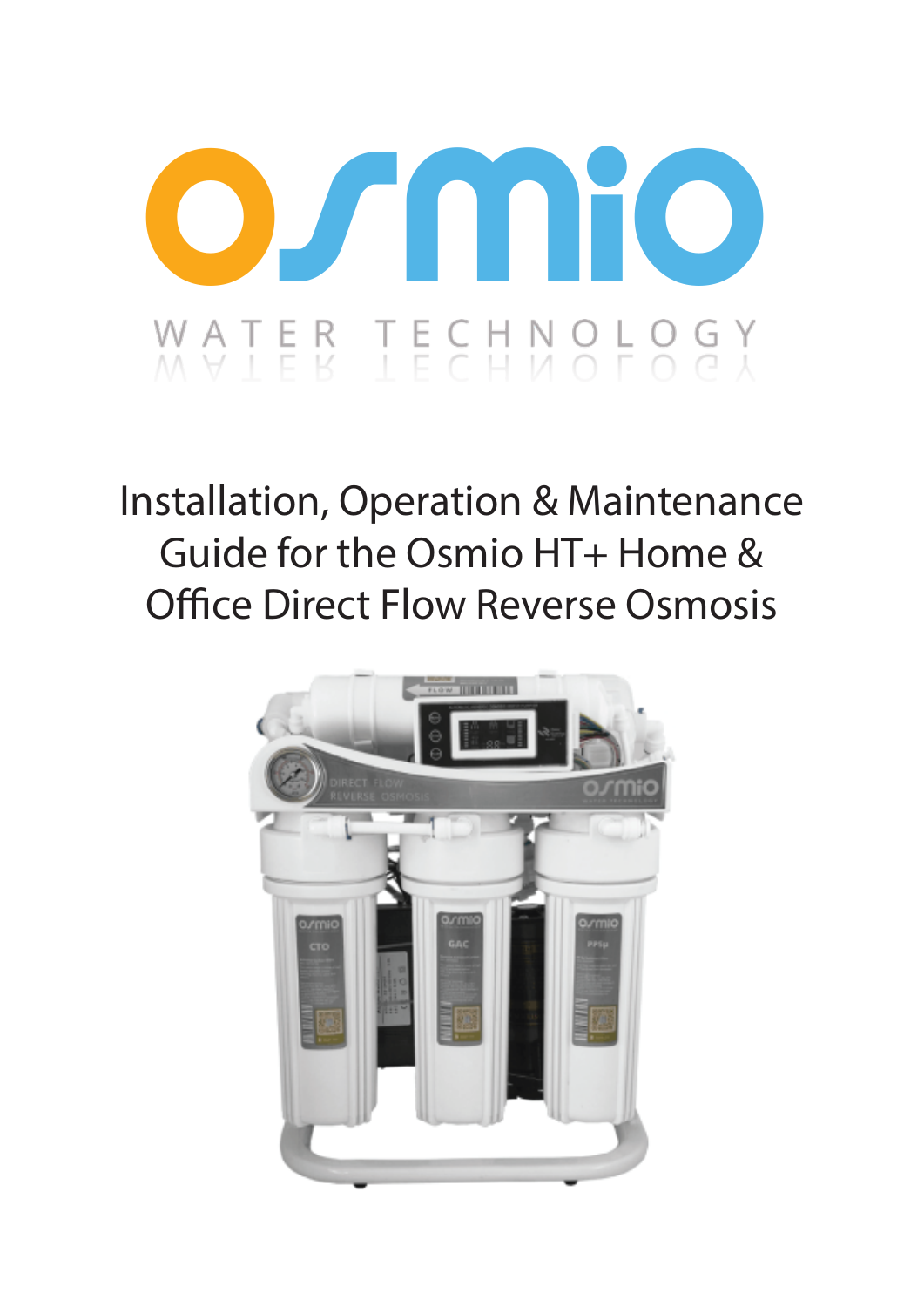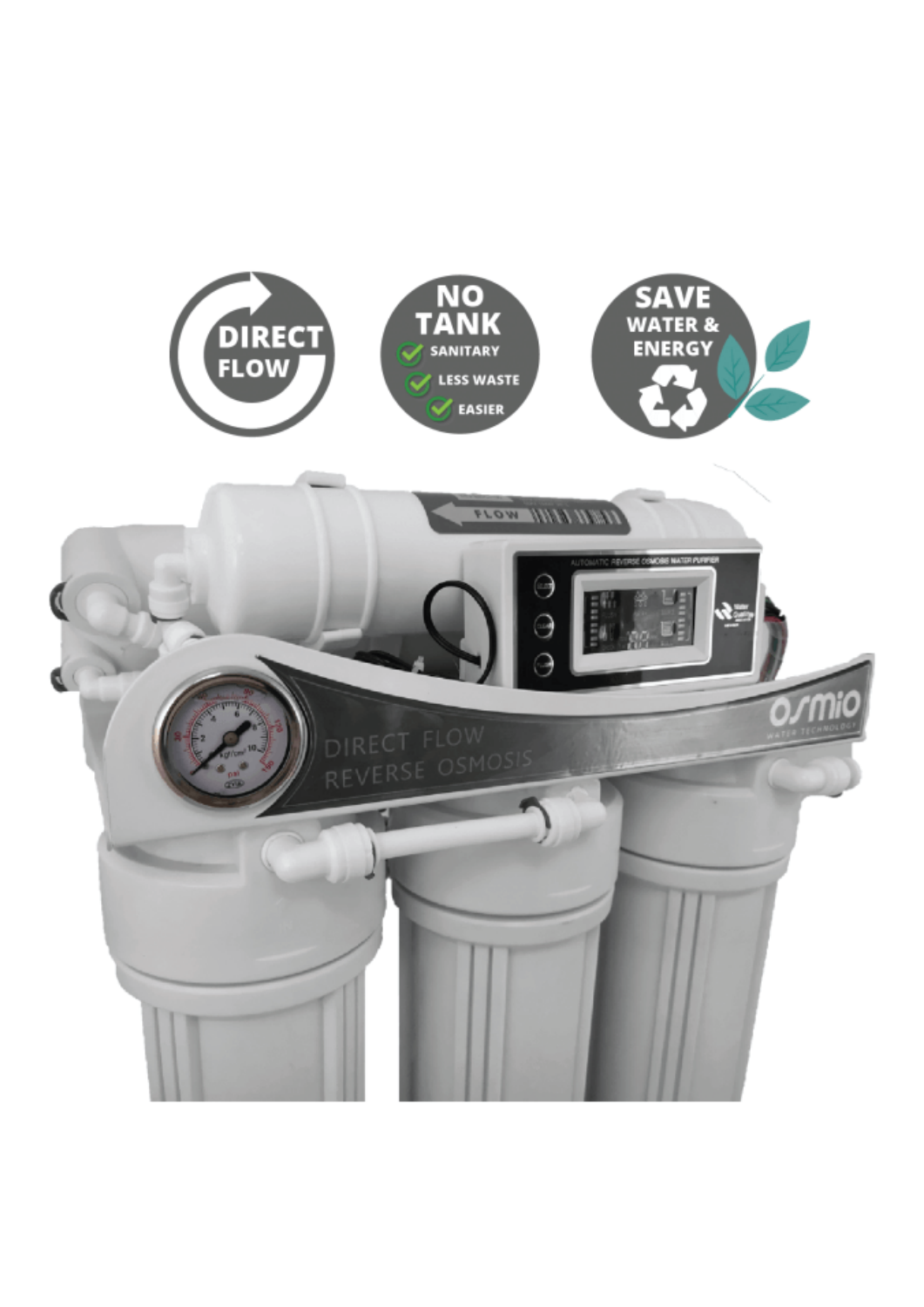#### **1. Introduction**

The Osmio HT+ Home & Office Direct Flow Reverse Osmosis System has been designed and built specifically for homes and offices. This model replaces all tank based reverse osmosis system. Being direct flow, the Osmio HT+ Home & Office Direct Flow Reverse Osmosis System does not use a tank, but instead has a larger pump and membrane so it can provide a direct flow of water. This offers massive advantages:

- No need to sanitise your tank

- Huge saving in the amount of water going to drain

- Overall less costs in bills and improved sanitary condition of the system - all leading to a much more reliable and efficient operation.

#### **2. Product Features**

- Will Remove up to 99.99% of impurities from UK mains water
- Plug & Play parts for easy maintenance
- Total of 5 hygienically packaged filters
- Smart Water Technology digital controller
- Analyses water, tracks filter lifetime and optimizes performance
- Automatic flush of membrane filters for optimum water quality
- Standing model, no need to mount to wall
- Small footprint for easy installation and service
- 6 Month pre-filter change lifetime
- RO Membrane filter change lifetime when TDS changes (18-24 months)
- Full, courteous support provided by experienced professionals

Osmio HT+ Home & Office system comes complete with 304 stainless steel tap and installation kit. Osmio HT+ Home & Office is a digitally controlled reverse osmosis system with Smart Water capability. The system incorporates high quality filters, easy Plug & Play components and a digital controller which tracks filter lifetime as well as measure instantaneous water purity. The Osmio HT+ Home & Office system comes equipped with a digital controller with Smart Water capabilities. It can be set to make a sound alarm and/or cut the water flow when filter lifetime is achieved. The system continuously analyses the purified water and displays the results on screen. The system will know when water is consumed and immediately flush the membrane filters afterwards to protect water quality and filter lifetime. The Smart Water System does many things in the background such as track water temperature, errors and filter lifetime in order to give the highest up-time possible while delivering the best user experience. With the push of a button or by looking at the bar graph on the display, the user will know exactly how many days are left until the next filter change. The Osmio HT+ Home & Office system will also create a sound alarm when it is time to change the filters and even cut the water flow if it is surpassed significantly.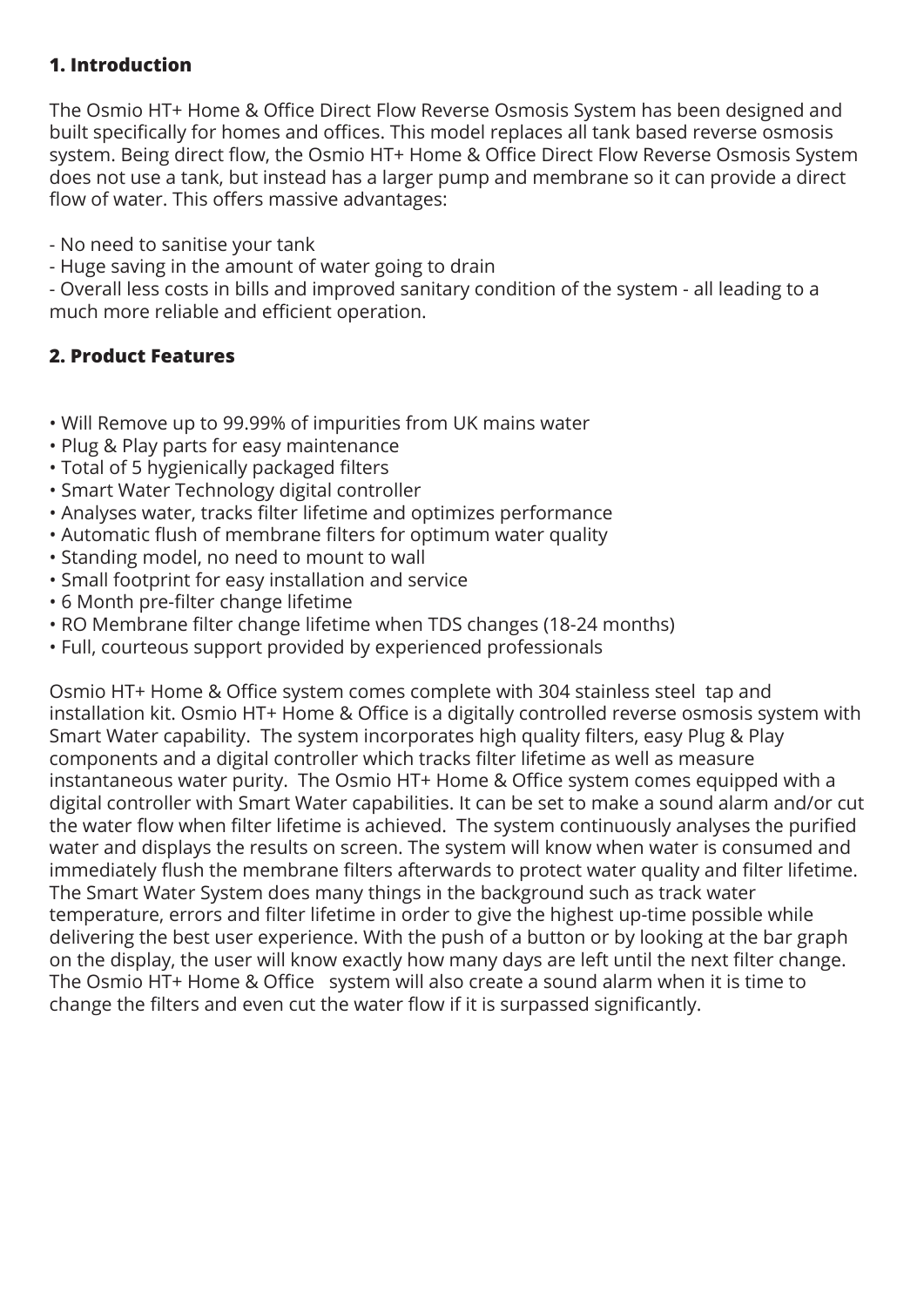#### **3. Technical Specifications**

Electricity 100 - 240 VAC / 50-60 Hz Feed Water Pressure 2 Bar Min. - 6 Bar Max. Please use a pressure reducer if feed water pressure is above 6 bar. Feed Water Temperature 4 - 40°C Feed Water Connection 1/2" NPT System Dimensions 48cm Height x 36cm Width x 24cm Depth System Weight 12 KG

#### **4. Feed Water Specifications**

For the conditions below, the system will produce 60 liters of water per hour. Please ensure you contact Osmio Water team if your feed water does not meet these levels. Ensure that water going into the system is microbiologically safe. If you are on a private supply, ensure there is proper UV treatment to the water before it supplies the Osmio HT+.

pH 6.5 - 8.5 Turbidity < 5 NTU TDS < 1000 PPM Hardness < 500 PPM CaCO3 (50°F) (28°dH) Chloride < 250 PPM Free Chlorine < 0.7 PPM  $Iron < 0.1$  PPM Manganese < 0.1 PPM  $Silica < 0.1$  PPM Chemical Oxygen Demand < 5 PPM O2 Total Bacteria Count < 50 CFU / mL E. Coli < 3 CFU

#### **5. Osmio HT+ Filters**

1) 5 Micron Sediment Filter - For particles and dust to 5 micron. - recommended change **every 6 months**

2) GAC Carbon Filter - For chlorine and chemical parameters - recommended change **every 6 months**

3) CTO Carbon Block - All of the above + fine particles, heavy metals such as iron, manganese and other rust - recommended change **every 6 months**

4) 400 GPD Reverse Osmosis Membrane - Dissolved solids, chemicals, microorganisms, nano sized suspended solids, much more - recommended change **every 12-18 months**

5) Anti bacterial Water Filter. 5th Filter Has antibacterial silver impregnated calcium and magnesium and carbon.

- recommended change **every 6 months**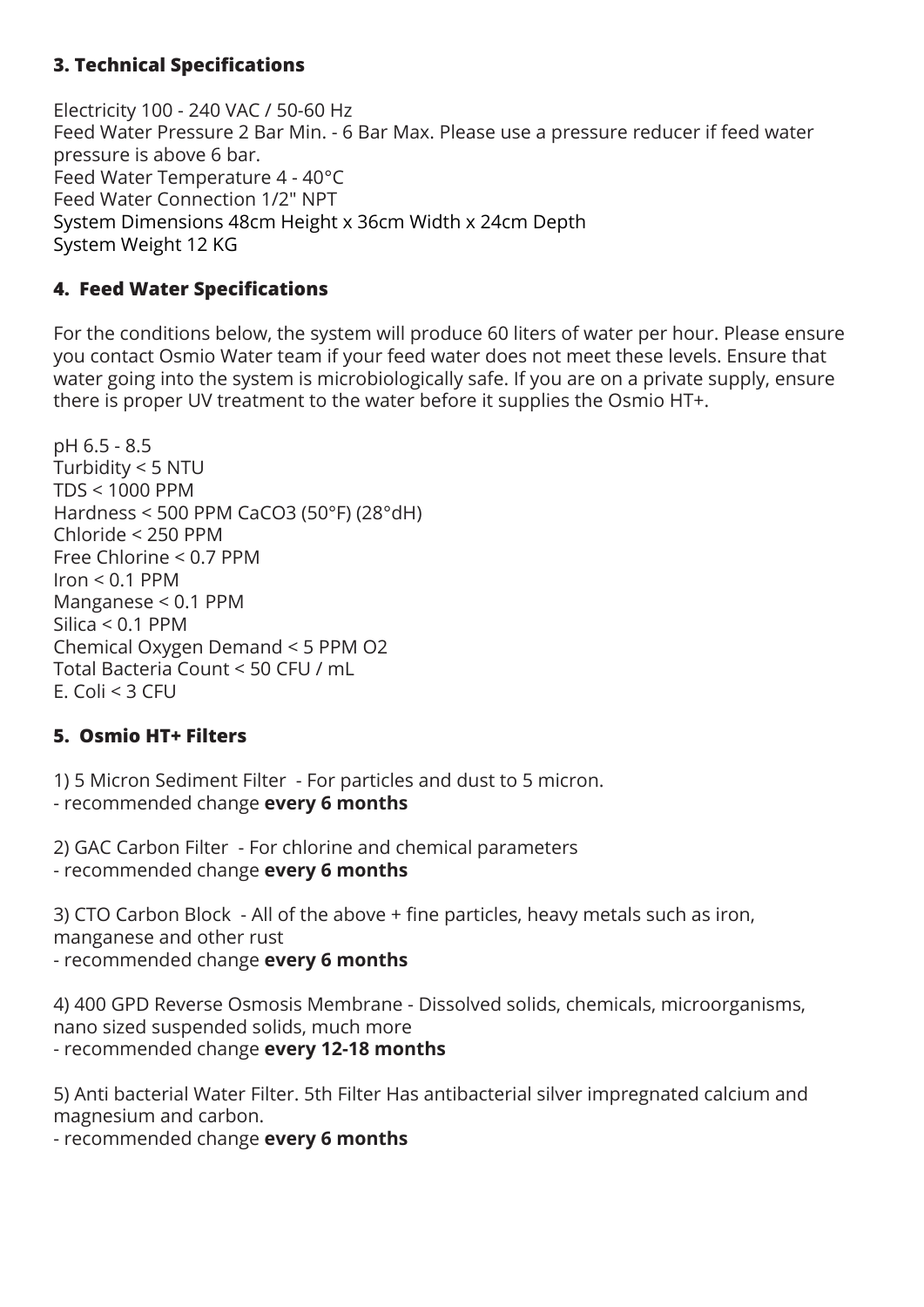#### **6. Connection Schematic**

There are 3 connections that have to be made, and they are made using simple push fittings:

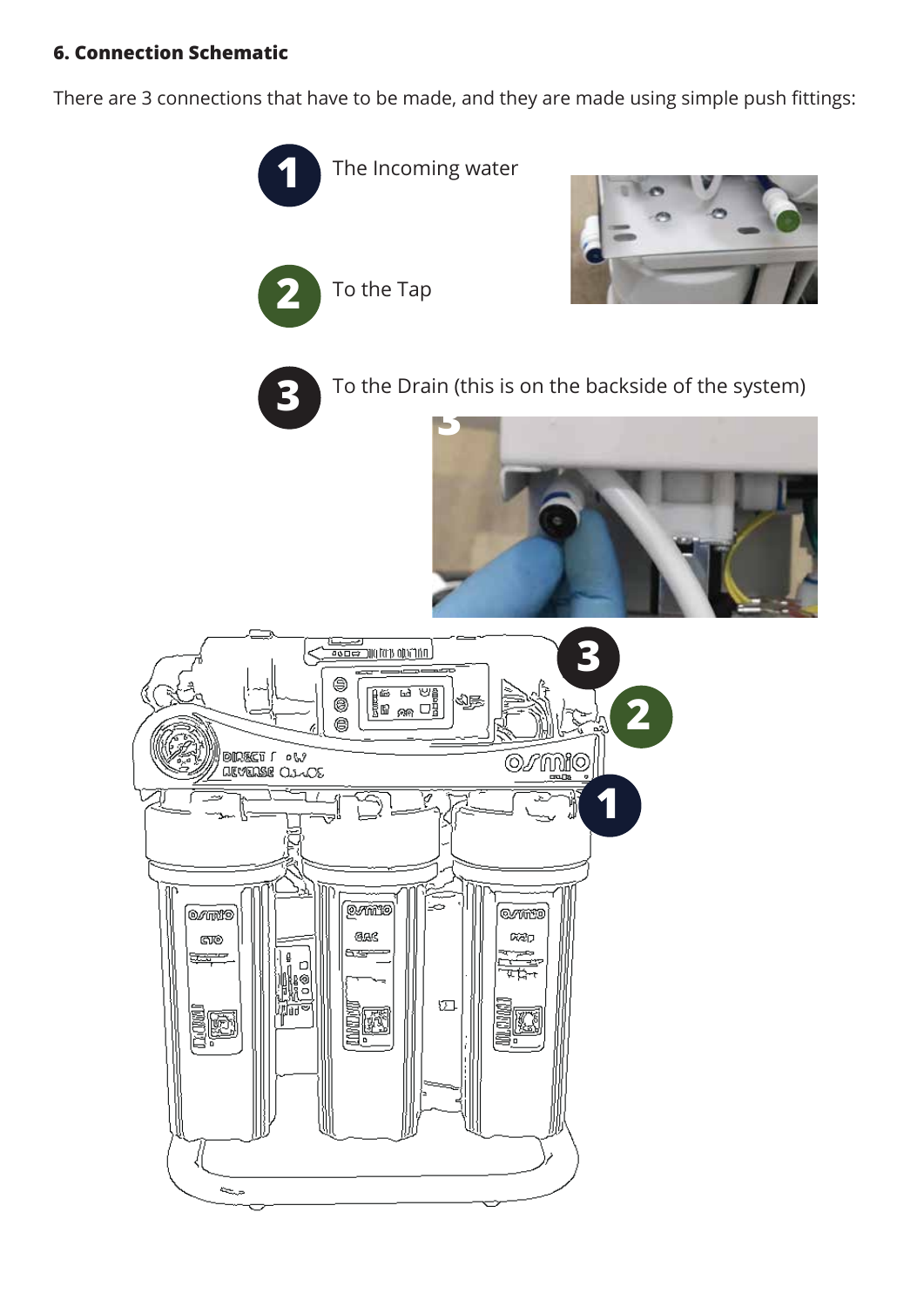# **How to Use Quick Connect Fittings**

Quick connect fittings (push fittings) are used in a wide variety of plumbing, heating, electrical and fire suppression systems. Quick connect works by inserting the tubing into a connection mechanism that deploys fastening teeth onto the tubing surface. When opposing force is applied to the union, the teeth are forced deeper into the tubing, preventing separation of the union. The advantages of using quick connect fittings are:

- *• They offer a significant time saving benefit over traditional connectors*
- *• They tend to have less user failures compared to traditional connectors*
- *• They require little skill or strength for their usage*
- *• They do not require any tools to use and maintain them*



Exploded Diagram of a Quick Connect Fitting

Systems take advantage of quick connect fittings.

To make a connection, the tubing is simply pushed into the fitting. The unique locking system holds the tubing firmly in place without deforming it or restricting flow. Use the steps in the figure on the next page in reference to quick connect tubing connections for this system.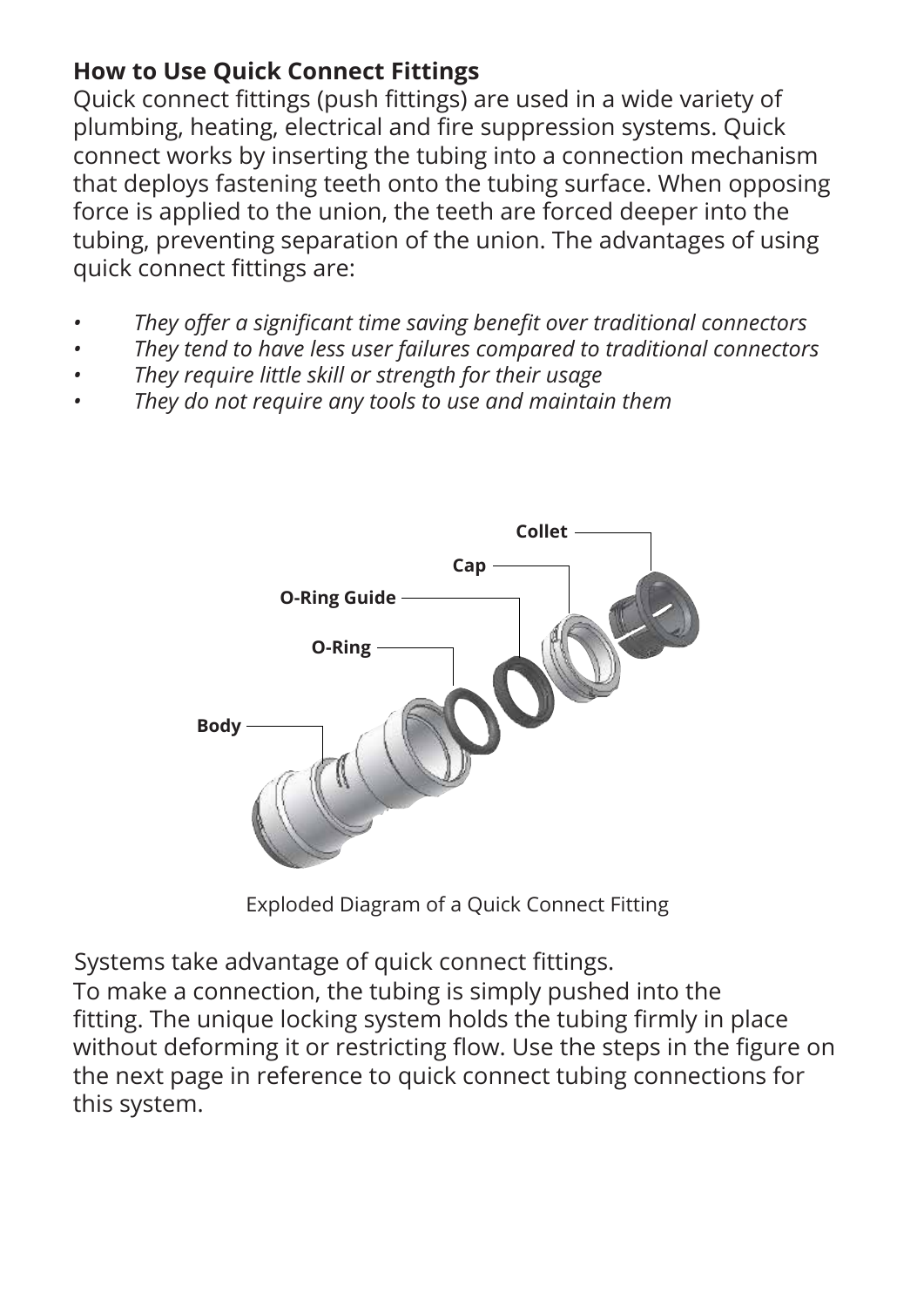**Step 1:** It is essential that the outside diameter of the tubing being inserted into the fitting is completely free of scratch marks, dirt and any other material. Inspect the outside of the tubing carefully.

**Step 2:** It is also very important that the sliced edge of the tubing is cut cleanly. If the tubing needs to be cut, use a sharp knife or scissors. Make sure to remove all burrs or sharp edges before inserting the tubing into the fitting.

**Step 3:** The fitting grips the tubing before it seals. Lightly push the tubing into the fitting until the grip is felt.



**Step 4:** Now push the tubing into the fitting harder until the tube stop is felt. The collet has stainless steel teeth which hold the tubing in position while the O-ring provides a permanent leak proof seal.



**Step 5:** Pull on the tubing away from the fitting and make sure it is stays firmly in place. It is good practice to test the connection with pressurized water before finishing installation.



**Step 6:** To disconnect the tubing from the fitting, ensure that the system is depressurized first. Push in the collet squarely against the face of the fitting. With the collet held in this position, the tubing can be removed by pulling. The fitting and tubing can be reused.



How to Use Quick Connect Fittings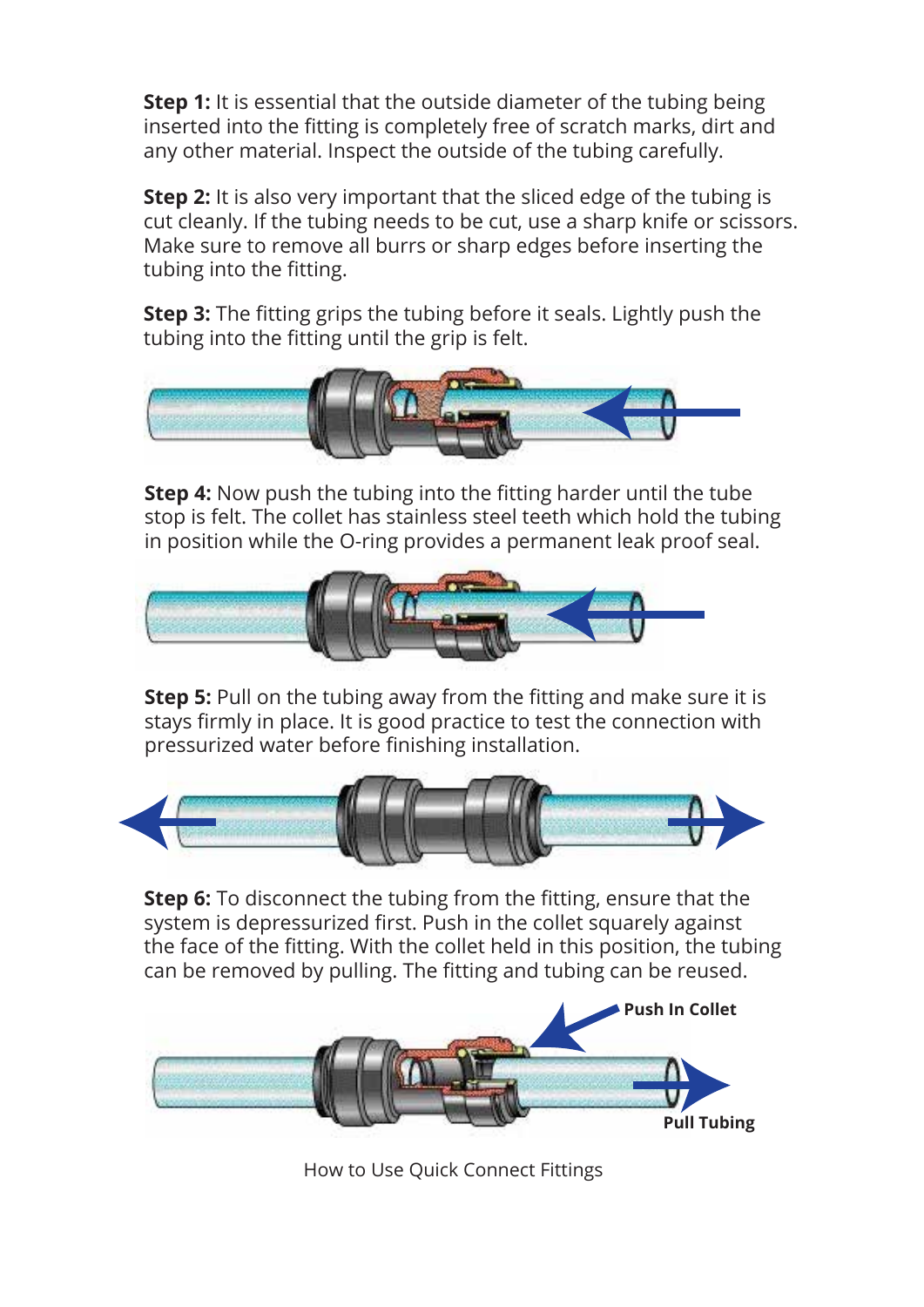#### **7. Planning the Installation**

First remove the items from your box and check for any damage. Pay particular attention to the push fittings in case any are cracked or have missing collets. If there is any damage contact Osmio Water on +447852323666 and send a picture via Whatsapp showing where there is any damage.

In order to install the Osmio HT+ Home & Office, you will need the following tools and equipment:

- Drill & suitable drill bits for making 5mm, 7mm, 12mm holes
- Adjustable Wrench & Pipe Wrench
- Scissors
- Phllips screwdriver
- PFTE Tape

#### **8. Installation Step 1: Feed Water Connection**

The purpose of the feed water connection is to feed the system with water to be purified by tapping the cold water supply which is usually located under the kitchen counter. It has 1/2" male and 1/2" female and a tee off. The easiest place to fit it would be where the cold hose is connected to the pipework, just remove the hose and the feed in valve goes there to tee off water to the system.

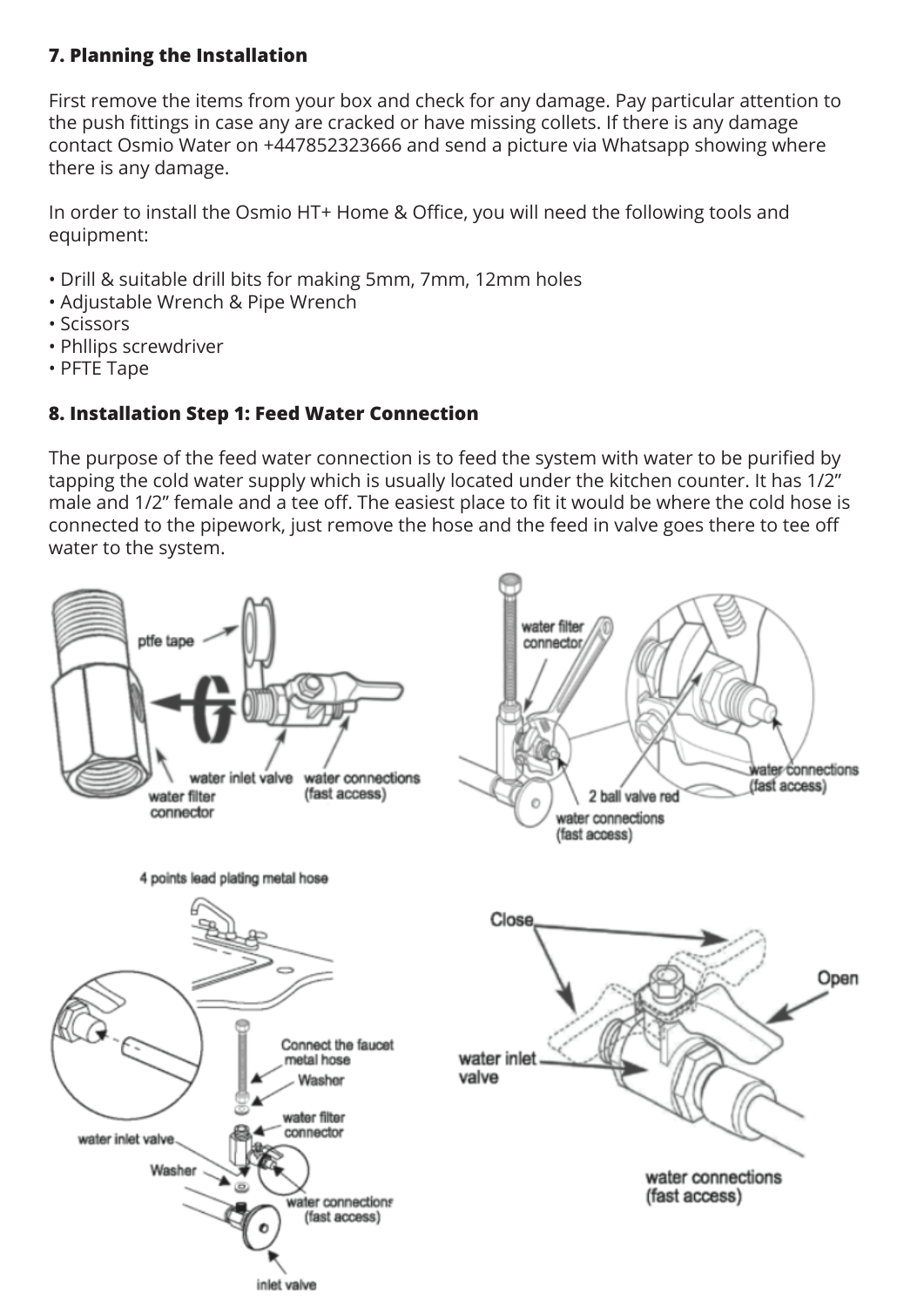#### **9. Installation Step 2: Drain Saddle Connection**

The purpose of the drain saddle is to prevent the tubing connected to drain from popping out of place and potentially leaking where the system is installed. The drain tubing could also be put into an upstand, or you can drill a hole in a waste pipe and silicone around it to make it seal.

Step 1: Select a location for the drain hole based on the design of the plumbing. The drain saddle should be installed above the u-bend if possible, on a vertical tail piece. Locate the drain saddle away from the garbage disposal to prevent potential contamination and system fouling. Please see figure below for a more detailed explanation. Use a 7 mm (1/4") drill bit to drill a small hole in the drain pipe for the drain to pass through. Clean the debris from the plumbing and hold before continuing.



Drain Saddle Installation Location

Step 2: Remove the backing from the foam gasket and stick that half of the drain saddle on the drain pipe so that the holes line up (a small drill bit or other long narrow object can be used to help align correctly). Place the other half of the drain saddle on the opposite side of the drain pipe. Clamp and loosely tighten the drain saddle using the nuts and bolts included. Use a Phillips screwdriver to tighten the drain saddle. Connect the tubing from the drain saddle quick connection to the "Drain" connection on the system.



Drain Saddle Connection Diagram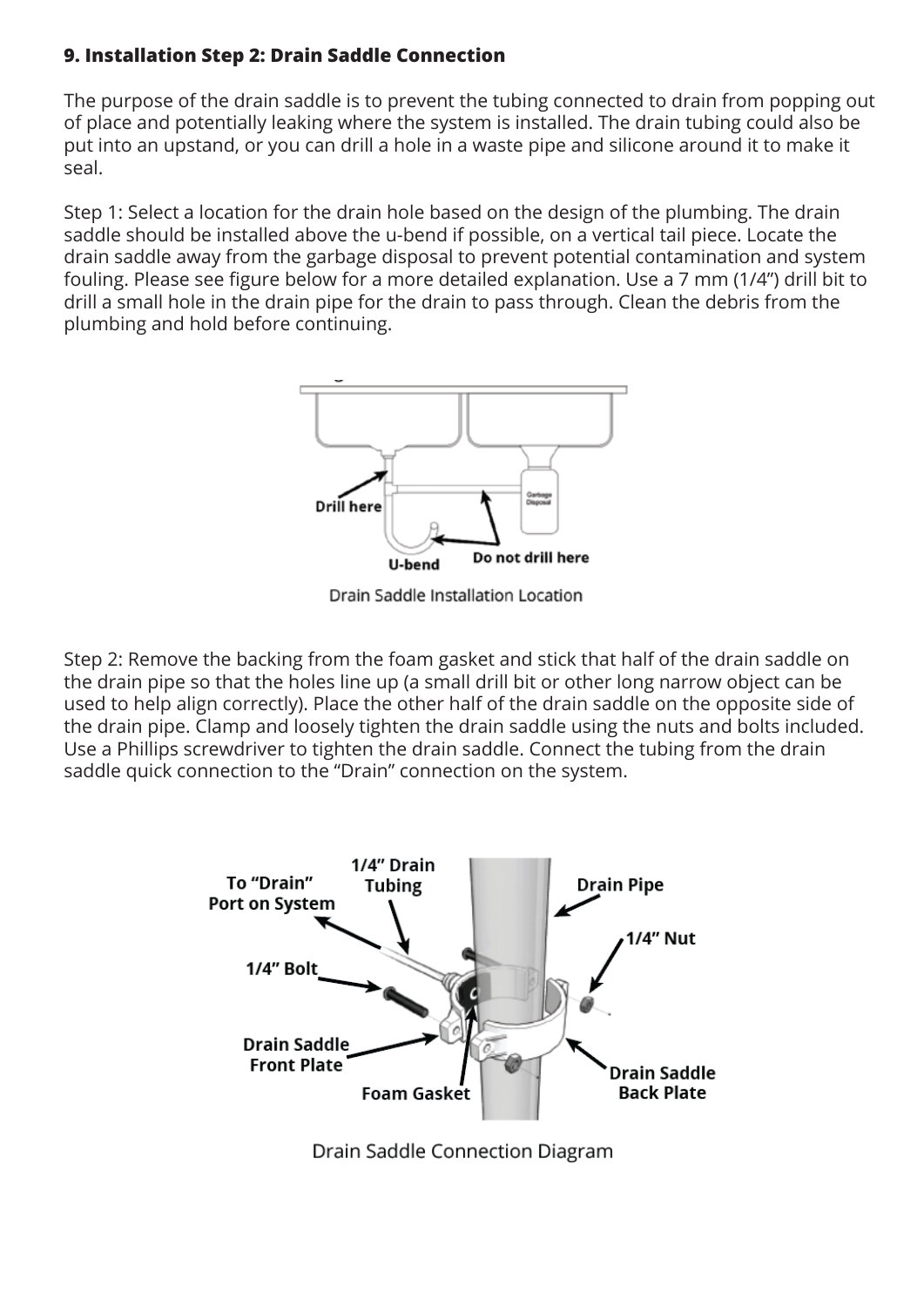#### **10. Installation Step 3: Installing the Tap**

Your Osmio HT+ Home & Office comes with a high quality tap which we have made even easier to fit. All you need to do is drill a hole 12mm in your sink or worktop, put the tap in place and tighted it by hand. If you are needing to drill granite, marble or any other solid worktop, please seek professional advice about how to do this if you have not done it before. Osmio has a range of three way taps which are better suited to marble or granite worktops.

The tap is supplied with a quick connect push fitting so you can easily connect the tubing from the system to the tap.

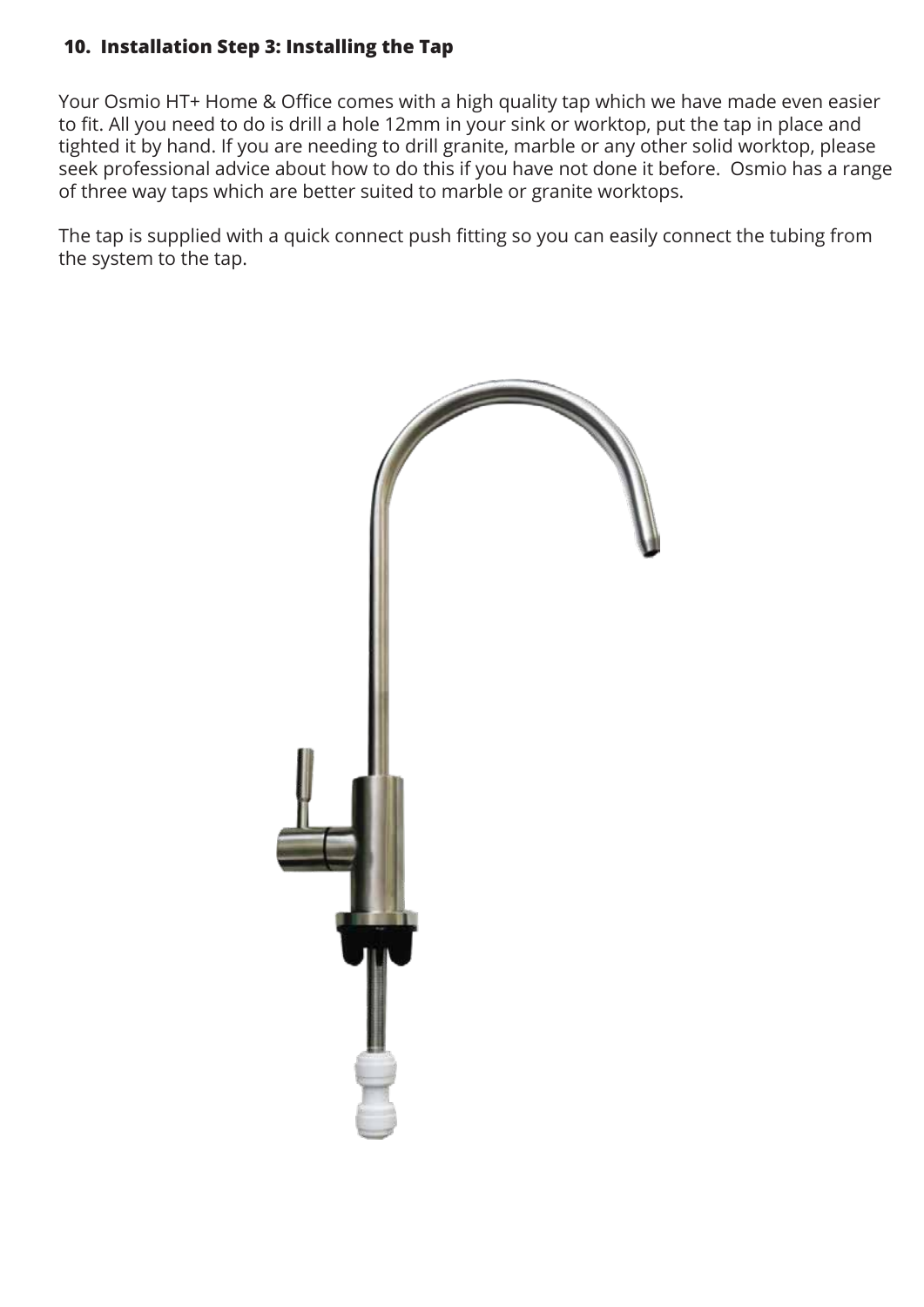#### **11. Installation Step 4: Membrane & Filters Installation**

Before handling the Reverse Osmosis Membrane, it is important that you wear sanitary gloves. This is because if you touch the membrane by hand you will immediately put bacteria on it which will start a new family inside your membrane housing and eventually foul your membrane. When bacteria gets into the sheets of the membrane and starts growing, it will open those sheets and the TDS will increase.



**3) Unscrew Membrane Cap 4) Insert Membrane** 



Use the membrane spanner wrench provided in your kit to loosen it if you need to.

#### **1) Remove Blue Clip 2) Remove Push Fitting**





Insert the membrane into the membrane housing. Ensure it goes into the socket at the other end of the housing inside it and the membrane is flush with the top of the housing.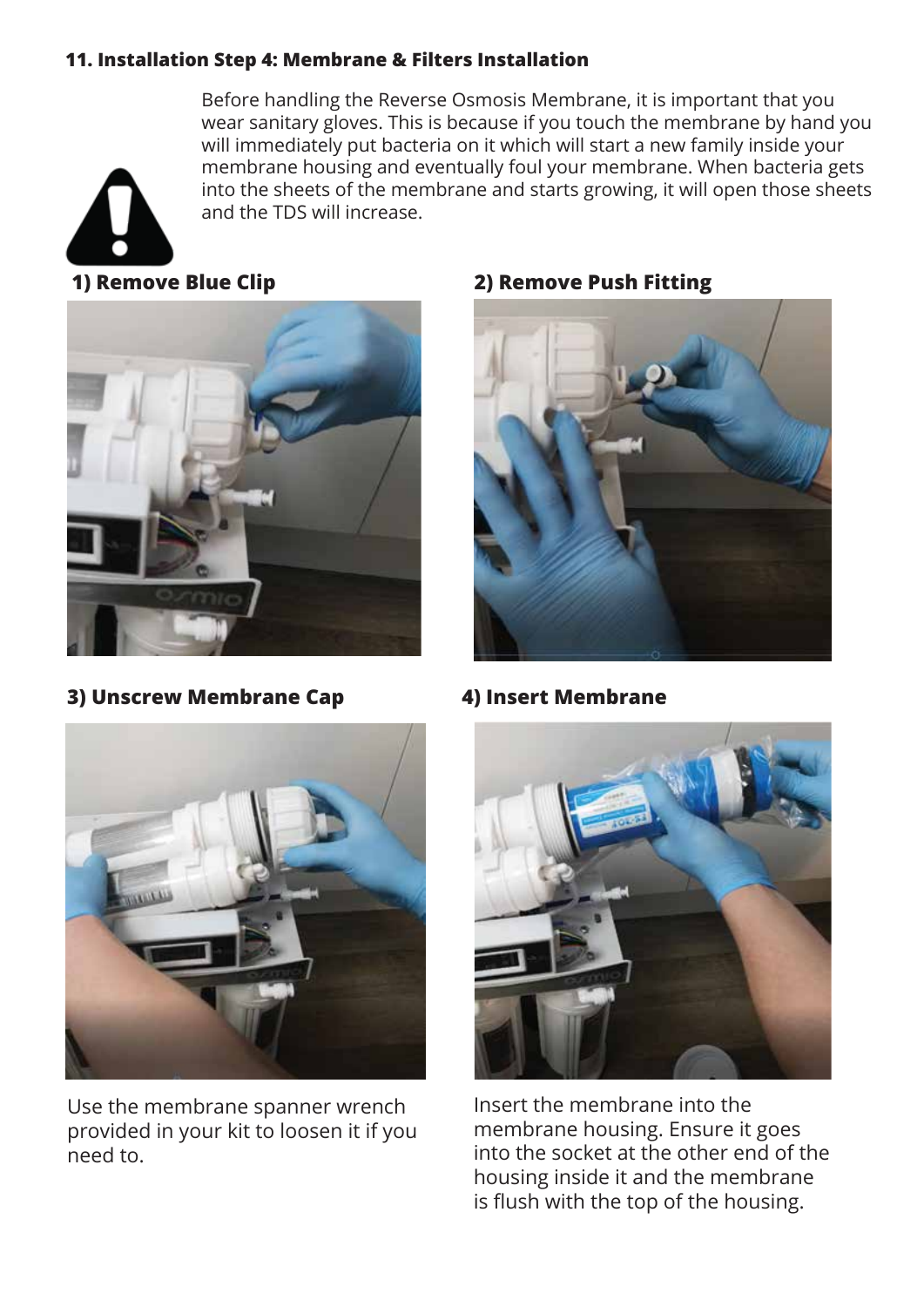#### **5) Screw Membrane Housing Lid Back On**



Insert the membrane into the membrane housing. Ensure it goes into the socket at the other end of the housing inside it and the membrane is flush with the top of the housing.

#### **6) Insert Push Fitting & Clip**



Insert the push fitting back into the membrane housing.



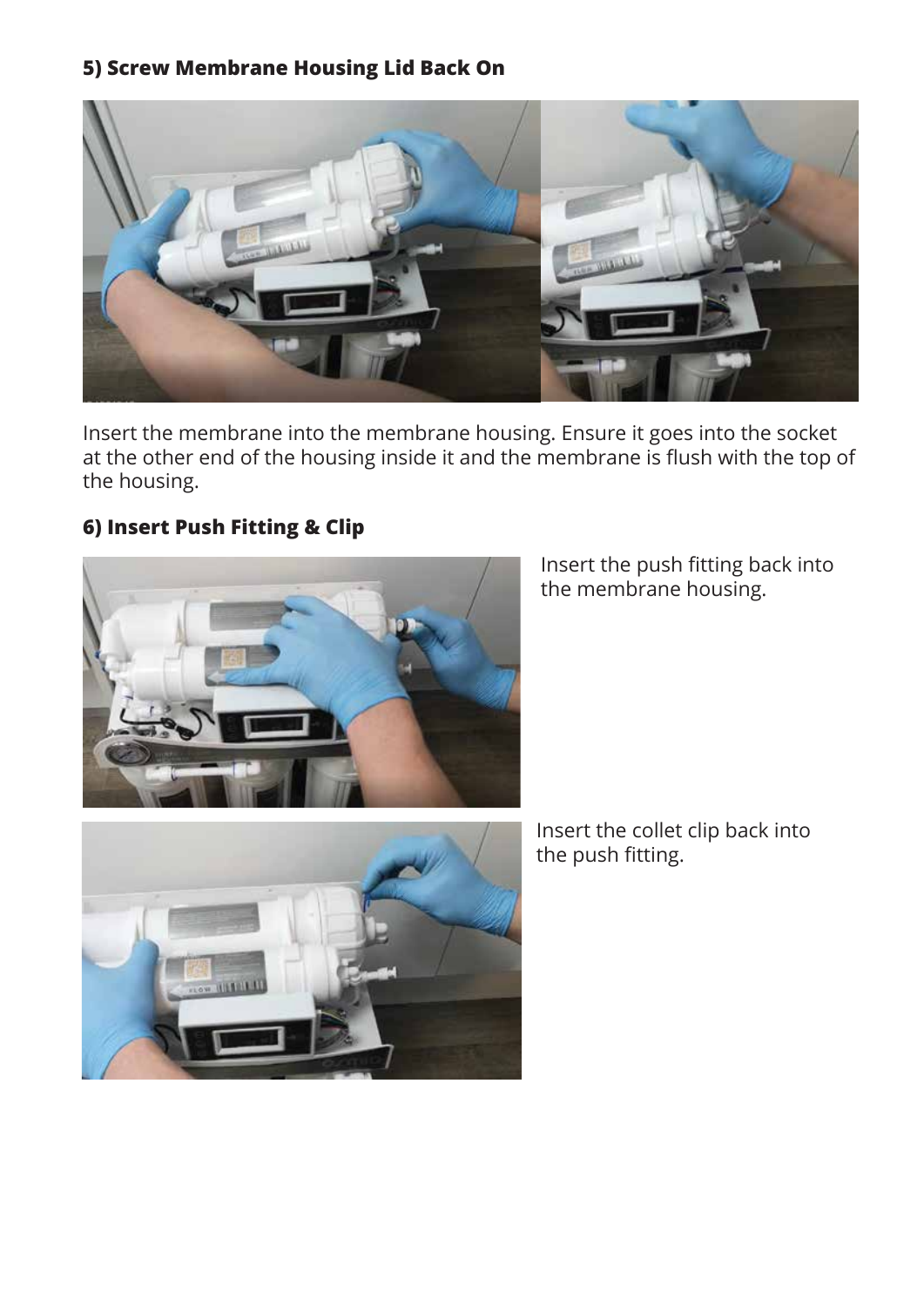#### **7) Install Pre Filters**

The 3 pre filters are inside the bowls **(IN THEIR PACKAGING)** so you first must unscrew the bowls and remove the filters from the bowls.



**Never handle the filters by hand. Always use sterile procedures and sterile gloves. Touching them by hand can immediately compromise the hygiene of the system.**



To open the bowls, use the housing spanner and turn clockwise.

Remove the pre-filters and their packaging.

Place each filter back into the bowl and ensure they are centred.

By hand then re-screw back on each bowl, ensuring first that the o-ring is both seated correctly, not damaged in any way and is greased and lubricated. If the o-rings are dry this means the bowl will not easily turn and therefore it is highly likely it will leak. In this case, ensure you grease the o-ring and each time you do a filter change.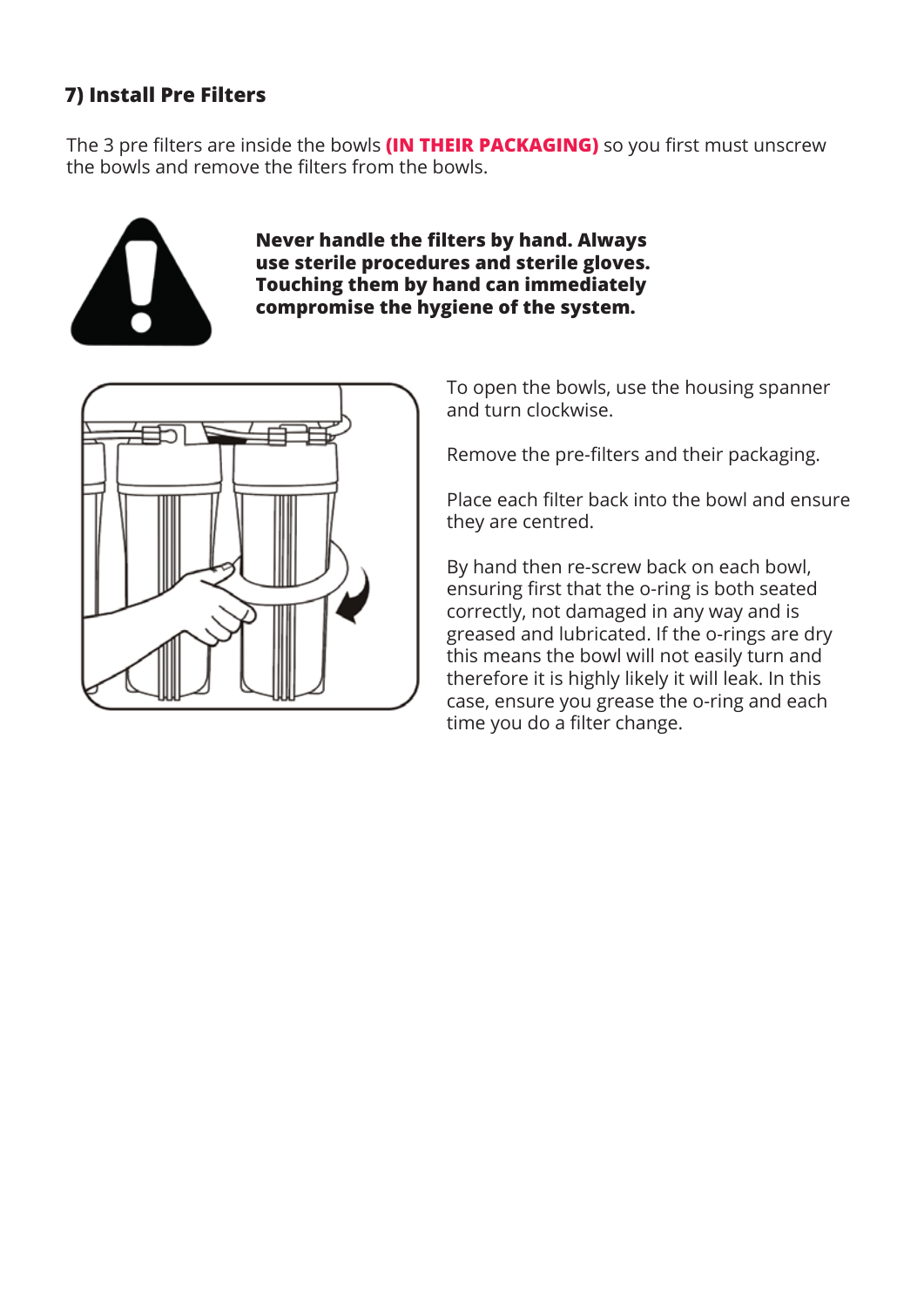#### **12. System Start Up and Operation**

Once all of the connections are made from the previous sections we can now take the following commissioning steps.

1) Make sure that the installed tap is in the on position (faucet lever perpendicular to faucet body). This will allow for pressure to not build up in the system during start-up and also we want to drain out the first few liters of production.

2) **SLOWLY** turn on the incoming water at the feed in valve by turning the red lever to point in the line to the pipe (this turns the water on).

3) Plug the system power cord into an electrical socket. This will start the system boot up process. The system will sound a series of beeps and the lights on the front of the system will activate.

4) After the beeps, the system will commence by first a "flush" process which can be observed from the on-board digital panel. In this process the membrane sheets are washed by high flow water that goes directly to the drain line. This process will last up to 90 seconds and the system will next enter the "pump" cycle which also can be observed from the digital panel. In this process the system will start producing water which can be seen running from the faucet tap.

5) Run the water from the tap for 5 minutes. During this time the TDS value on the digital panel should be controlled. Make sure that it is inside of the 0 - 40 PPM range before turning off the faucet.

6) Once the faucet is turned off, the system will remain in the "pump" cycle until it is fully pressurized. Once this is done, it may be followed by a short "flush" cycle of 5-10 seconds to make sure any residuals left on the membrane sheet surface is flushed to drain. Next, the system will go into "Tank Full" mode where it is in stand-by waiting to produce water. The LED lights are automatically turned off in the "Tank Full" mode. Additionally the TDS reading is not active and will display "000 PPM" on the screen (TDS is only measured actively during Flush and Pump cycles).

#### **12. Digital Controller**

The board is equipped with three key buttons:

- 1) Select Button 2) Clear Button
- 3) Flush Button

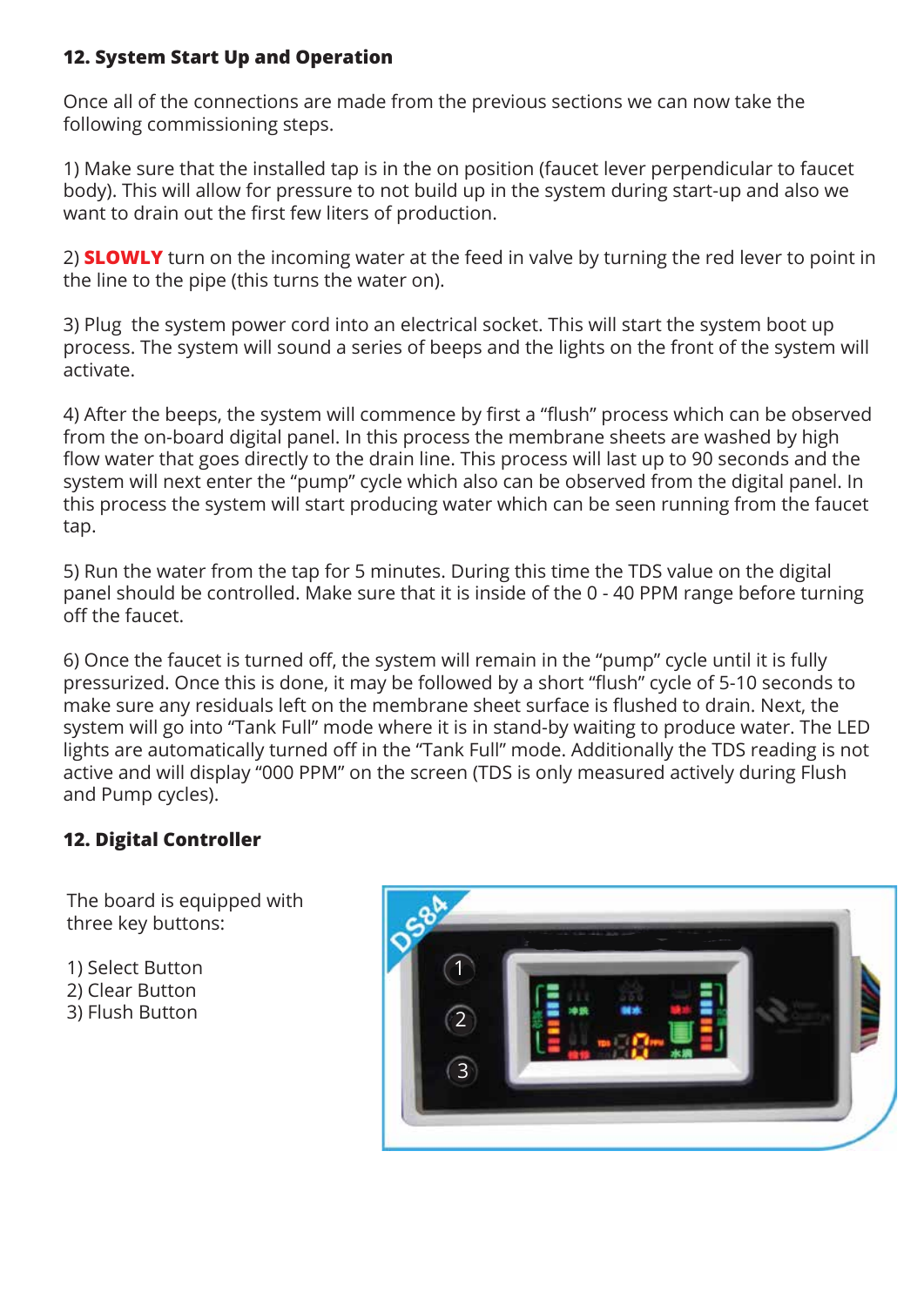

The key functions are as follows:

1. Filter Selection Button function: This is for setting the filter lifetime and is used on installation and non filter changes. Use this button to select the Filter Lifetime (F1) or press again to select the RO Membrane Lifetime (F2)

2. Filter Clear Button function: When pressing the selection key to select the filter cartridge or membrane, then press this CLEAR button and then the selected membrane or filter lifetime will be reset with full bars showing.

3. Flush Button: Pressing this button will put the Osmio HT+ Home & Office into the manual flushing state, which will rinse the membrane for 30 seconds. Whilst this happens, the LED screen "FLUSH" symbol will flash.

#### **Symbol Key**

**SOURCE:** If the system has a shortage of water, the **SOURCE** light will flash and a buzzer will alarm.

**CHECK:** This will come on if the system goes into the maintenance state, **CHECK** mark will flash indicating a problem with the system.

**PURIFY:** This will light when the system is actually producing water.

**F1:** This is the indicator of filters life (not including the membrane - F2). As the bar drops to the bottom this indicates the filters must be changed. Preset to 6 months.

**F2:** This is the indicator of MEMBRANE Filter life. As the bar drops to the bottom this indicates the filters must be changed. Preset to 2 years (24 months)

**FULL:** flushing.

When **PURIFY** and **FULL** are both showing, this then shows the TDS\* value of pure water (\*range 0~99ppm)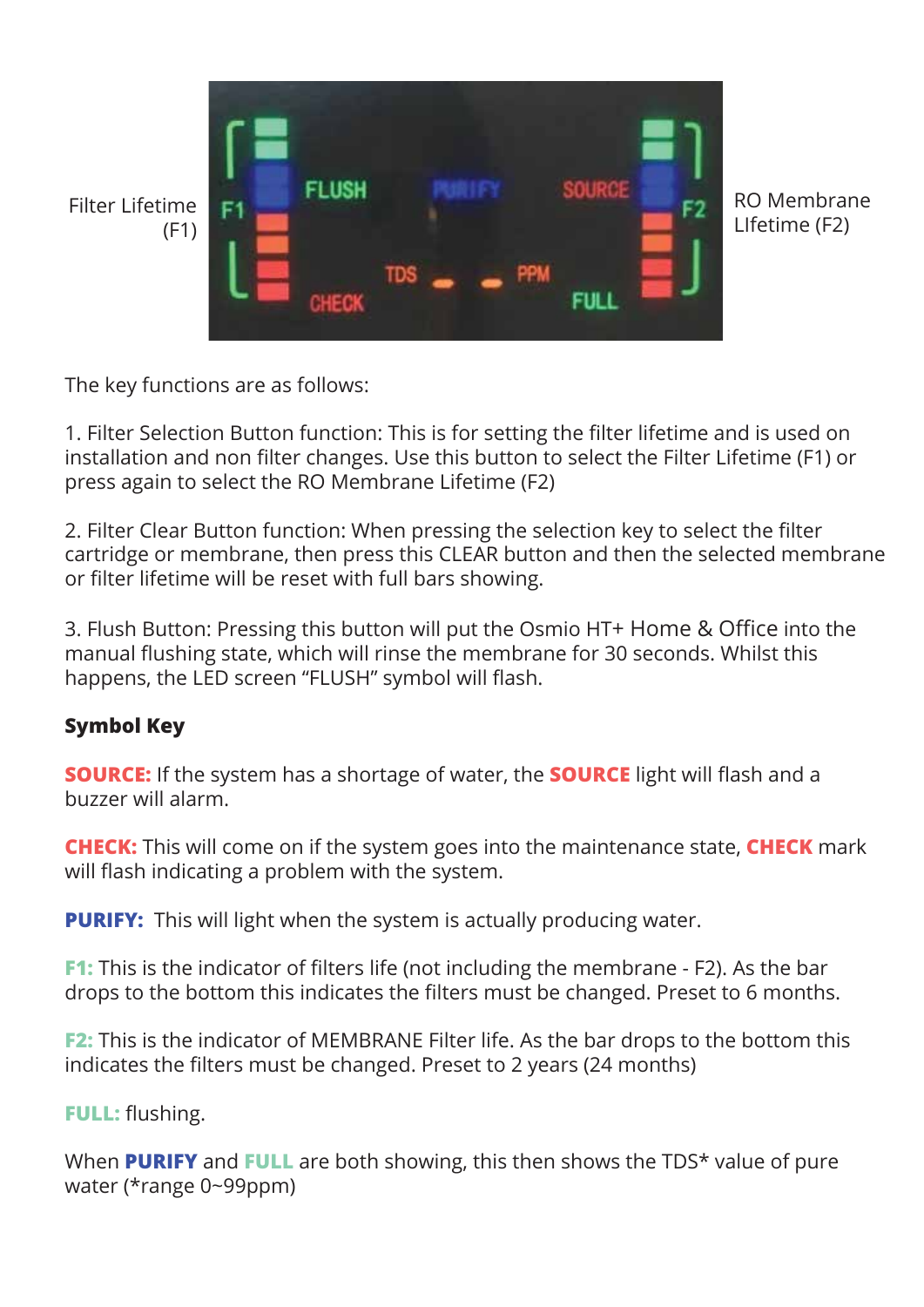## **Wiring Key**

|    | <b>No. Wire Color</b> | Wiring               |
|----|-----------------------|----------------------|
| 1  | Yellow                | Low-pressure switch  |
| 2  | Blue                  | High-pressure switch |
| 3  | Blue                  | High-pressure switch |
| 4  | Red                   | Flush valve          |
| 5  | Green                 | Pump                 |
| 6  | <b>Black</b>          | Solenoid valve       |
| 7  | Yellow                | Low-pressure switch  |
| 8  | Green                 | Pump                 |
| 9  | <b>Black</b>          | Solenoid valve       |
| 10 | Red                   | Flush valve          |
| 11 | White                 | 24Vdc                |
| 12 | Pink                  | 24Vdc                |

# **Digital Controller Specification**

| Power                     | $<$ 1.2W(Max)                      |
|---------------------------|------------------------------------|
| Operating temperature     | $-20^{\circ}$ C - +70 $^{\circ}$ C |
| <b>Operating Humidity</b> | 5%-85%                             |
| Operating voltage         | DC <sub>24</sub> V                 |
| Load Current              | 3A                                 |
| Load voltage              | 24VDC                              |
| <b>Size</b>               | 135x65x32mm                        |

## **13. Filter Changes & Sanitisation Process**

The system will require periodic filter changes and sanitisation.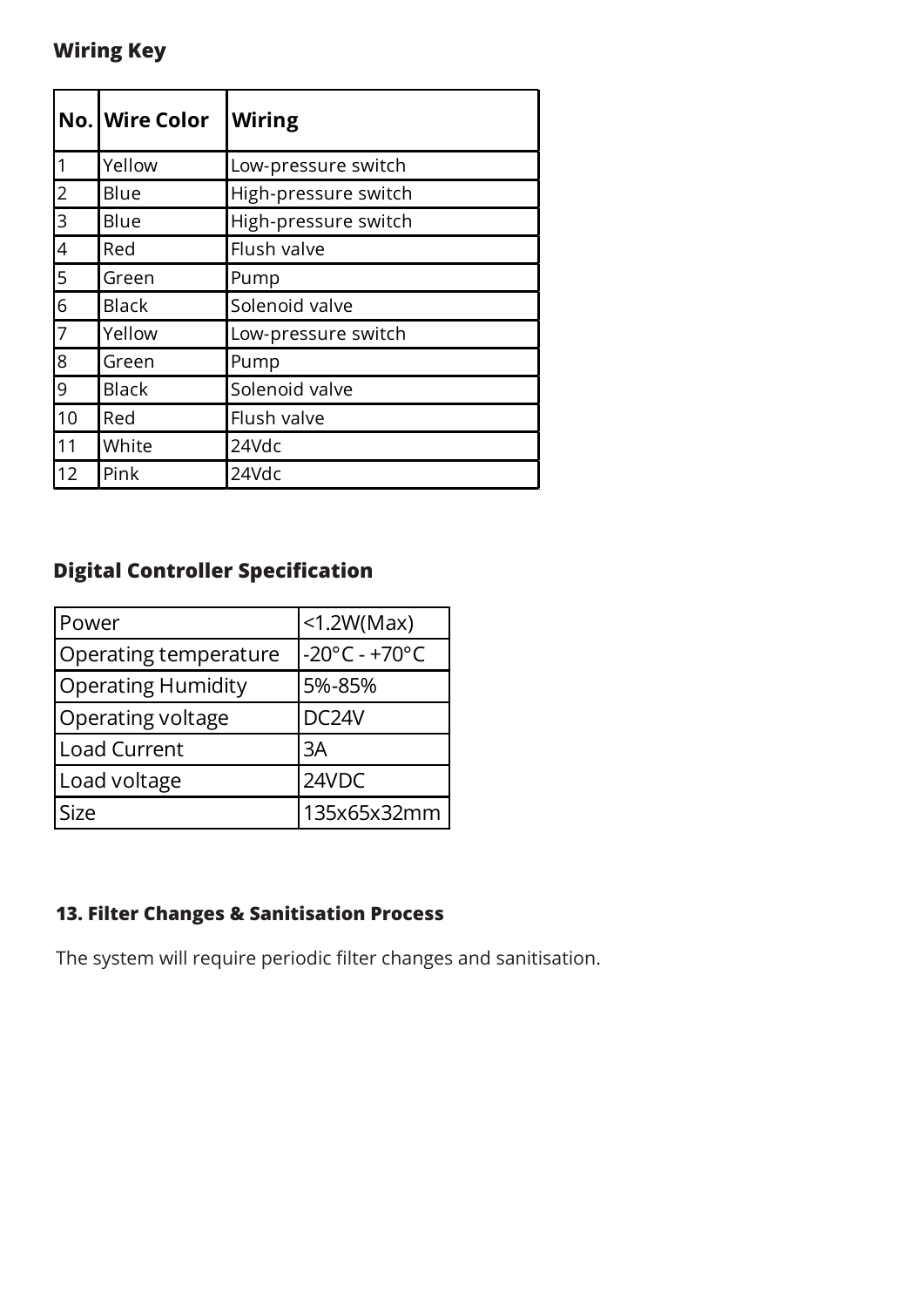#### **Sanitisation Process**



## **We suggested sanitising your system every 12 months.**

1. Shut off main incoming water valve at the feed in red (red lever turn it to right angle to pipe).

2. Dispense water from the tap and leave tap open.

3. Remove stage 1-3 filters, from filter housing.

4. Remove membrane, from membrane housing. If old then discard, if mid term then simply place the membrane in a sanitary bag until you are ready to put it back in. 5. Anti bacterial Water Filter.

6. Reinstall all the filter and membrane housings without filters and membrane (remember to pour about 6-8 ounces of chlorine / hydrogen peroxide in stage 1 housing).

7. Reattach all connections.

8. Turn back on main valve.

9. Let system run until some water comes out the tap. Then close the tap.

10. Let it now sit for 10 minutes and then turn on the tap to flush.

11. Do this at least twice until the smell of chlorine / hydrogen peroxide is diluted.

12. Shut off main valve again, install all new filters and membrane.

13. Spray the tap spout with your sanitising solution.

14. Wipe the tap spout with a sanitary wipe or clean tissue.



# **Pay special attention to keeping the tap regularly clean, as most RO systems will first get contaminated from this point.**

15. Turn on main valve and flush for 5 minutes.

16. Your sanitisation is now complete. Next log your work on the Service Log and book in the calendar the next sanitisation / filter change.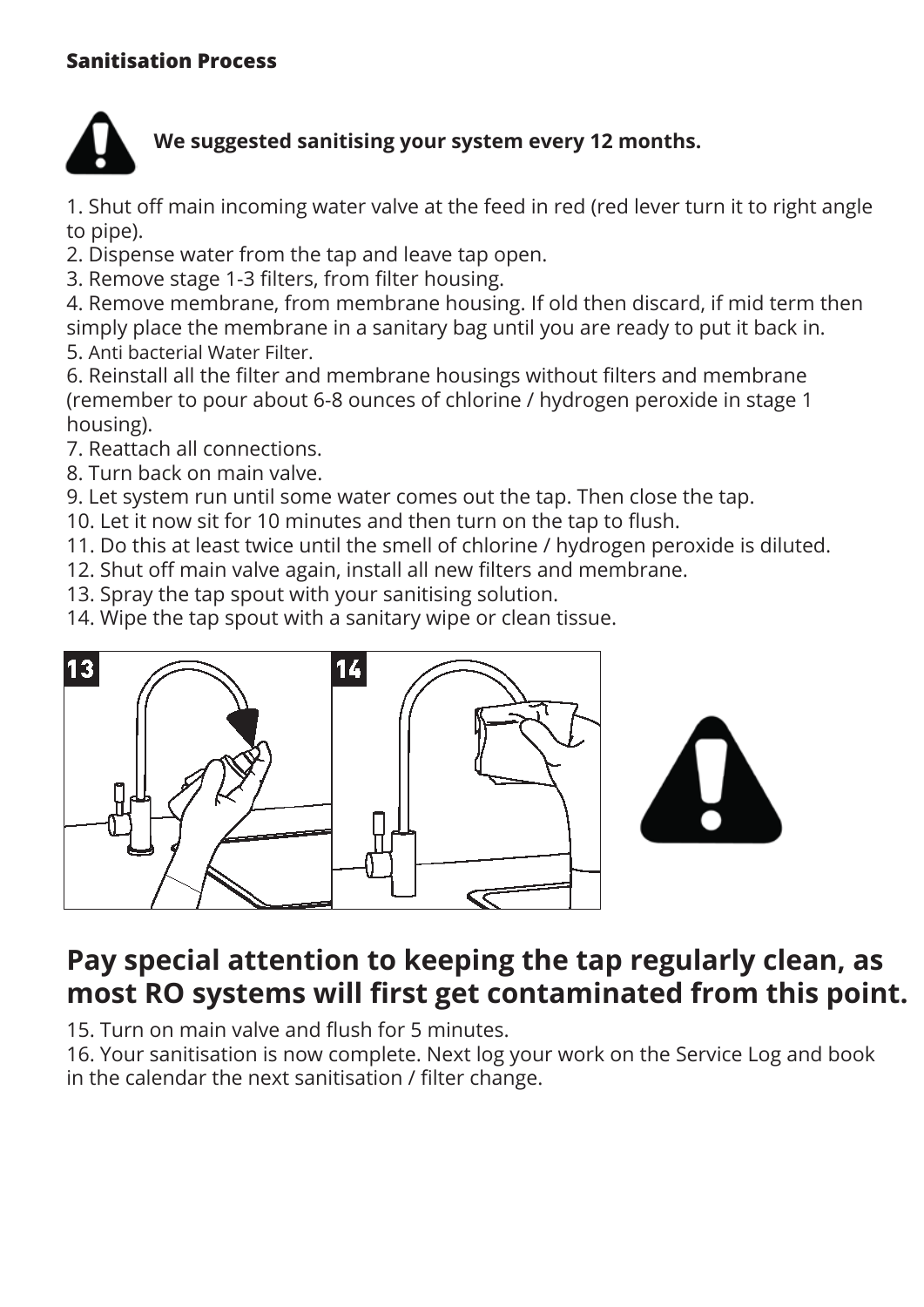| Problem                                     | Cause                                                                                               | <b>Solution</b>                                                                                                                                                                                                                           |
|---------------------------------------------|-----------------------------------------------------------------------------------------------------|-------------------------------------------------------------------------------------------------------------------------------------------------------------------------------------------------------------------------------------------|
| Leak between fitting and installed<br>part  | Fitting not installed correctly                                                                     | Remove the fitting, apply teflon tape<br>if necessary and install again                                                                                                                                                                   |
| Leak between fitting and tubing             | Tubing not inserted correctly                                                                       | Remove and reinstall the tubing                                                                                                                                                                                                           |
|                                             | O-ring inside fitting damaged                                                                       | Replace fitting                                                                                                                                                                                                                           |
| Drain saddle leak                           | Drain saddle not installed properly                                                                 | Reinstall the drain saddle per<br>Section 4.5 on page 17                                                                                                                                                                                  |
|                                             | O-ring seal is misaligned                                                                           | Check that the o-ring is properly<br>aligned in the o-ring groove                                                                                                                                                                         |
| Pre-filter / Membrane housing leak          | O-ring is damaged                                                                                   | Replace the o-ring                                                                                                                                                                                                                        |
|                                             | Housing not properly tightened                                                                      | Tighten the housing with the<br>included housing wrench                                                                                                                                                                                   |
|                                             | Water supply pressure is too low                                                                    | Non-pumped systems require min.<br>3 bar feed water pressure to operate<br>while pumped systems require min.<br>2.5 bar pressure to operate. Check<br>your supply pressure. If necessary,<br>install a booster pump at the water<br>main. |
| Water flows too slow from the<br>faucet     | Pre-filter or membrane filters are<br>clogged                                                       | Replace the filters                                                                                                                                                                                                                       |
|                                             | Tubing is kinked                                                                                    | Make sure no tubings to and from<br>the system are kinked                                                                                                                                                                                 |
|                                             | The flow from the system is meant<br>to be 0.5 litres per minute upwards                            | Try doing some deep abdominal<br>breathing and be patient and relax.                                                                                                                                                                      |
|                                             | Sounds like whistle - air is stuck in<br>the shut-off valve                                         | The air will go away with continued<br>operation                                                                                                                                                                                          |
| System is operating noisy                   | Water supply pressure is too high                                                                   | Check the inlet feed water pressure,<br>If necessary install a pressure<br>reducer                                                                                                                                                        |
|                                             | Water supply pressure is too low                                                                    | Check your supply pressure. If<br>necessary, install a booster pump at<br>the water main.                                                                                                                                                 |
| The system is always on (water              | Pre-filter or membrane filters are<br>clogged                                                       | Replace the filters                                                                                                                                                                                                                       |
| continuously flows to drain)                | Missing or misplaced flow restrictor                                                                | Check for the location of the flow<br>restrictor                                                                                                                                                                                          |
|                                             | Shut-off valve failure                                                                              | Replace the shut-off valve                                                                                                                                                                                                                |
|                                             | Check valve failure                                                                                 | Replace the check valve                                                                                                                                                                                                                   |
| "Cloudy" or "Milky" purified water.         | During first time start-up air<br>pressure is trapped in the system                                 | This is normal and will pass in 3-4<br>days                                                                                                                                                                                               |
| After a few seconds becomes clear<br>again. | If happens after weeks or months of<br>operation, feed water is supplied<br>intermittently with air | This is also normal and can be<br>minimalized by running the system<br>for 15-20 minutes every few weeks                                                                                                                                  |
|                                             | Filters are at end-of-life                                                                          | Replace the filters                                                                                                                                                                                                                       |
| Purified water has bad taste or smell       | Contamination in the system                                                                         | Sanitize the system                                                                                                                                                                                                                       |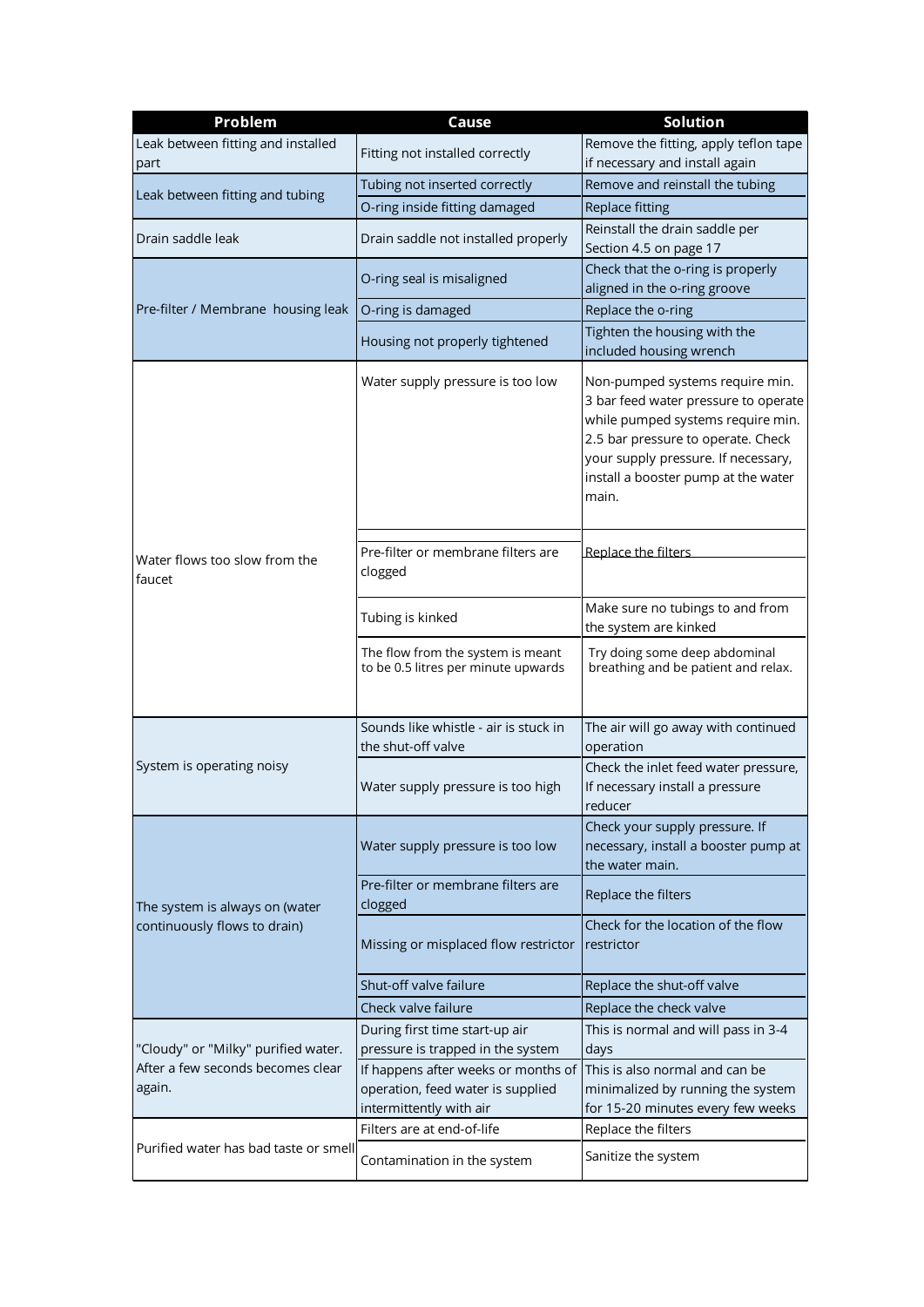# **Service Log Table**

| <b>SERVICE LOG TABLE</b><br><b>Model</b> |                                                   |                                 |                        |  |                      |
|------------------------------------------|---------------------------------------------------|---------------------------------|------------------------|--|----------------------|
|                                          | <b>Date of Purchase</b><br><b>Date of Install</b> |                                 | <b>Installed By</b>    |  | <b>Serial Number</b> |
|                                          |                                                   |                                 |                        |  |                      |
| Date                                     |                                                   | Pre-Filter + Post-Filter Change | <b>Membrane Change</b> |  | Other                |
|                                          |                                                   |                                 |                        |  |                      |
|                                          |                                                   |                                 |                        |  |                      |
|                                          |                                                   |                                 |                        |  |                      |
|                                          |                                                   |                                 |                        |  |                      |
|                                          |                                                   |                                 |                        |  |                      |
|                                          |                                                   |                                 |                        |  |                      |
|                                          |                                                   |                                 |                        |  |                      |
|                                          |                                                   |                                 |                        |  |                      |
|                                          |                                                   |                                 |                        |  |                      |
|                                          |                                                   |                                 |                        |  |                      |
|                                          |                                                   |                                 |                        |  |                      |
|                                          |                                                   |                                 |                        |  |                      |
|                                          |                                                   |                                 |                        |  |                      |
|                                          |                                                   |                                 |                        |  |                      |
|                                          |                                                   |                                 |                        |  |                      |
|                                          |                                                   |                                 |                        |  |                      |
|                                          |                                                   |                                 |                        |  |                      |
|                                          |                                                   |                                 |                        |  |                      |
|                                          |                                                   |                                 |                        |  |                      |
|                                          |                                                   |                                 |                        |  |                      |
|                                          |                                                   |                                 |                        |  |                      |
|                                          |                                                   |                                 |                        |  |                      |
|                                          |                                                   |                                 |                        |  |                      |
|                                          |                                                   |                                 |                        |  |                      |
|                                          |                                                   |                                 |                        |  |                      |
|                                          |                                                   |                                 |                        |  |                      |
|                                          |                                                   |                                 |                        |  |                      |
|                                          |                                                   |                                 |                        |  |                      |
|                                          |                                                   |                                 |                        |  |                      |
|                                          |                                                   |                                 |                        |  |                      |
|                                          |                                                   |                                 |                        |  |                      |
|                                          |                                                   |                                 |                        |  |                      |
|                                          |                                                   |                                 |                        |  |                      |
|                                          |                                                   |                                 |                        |  |                      |
|                                          |                                                   |                                 |                        |  |                      |
|                                          |                                                   |                                 |                        |  |                      |